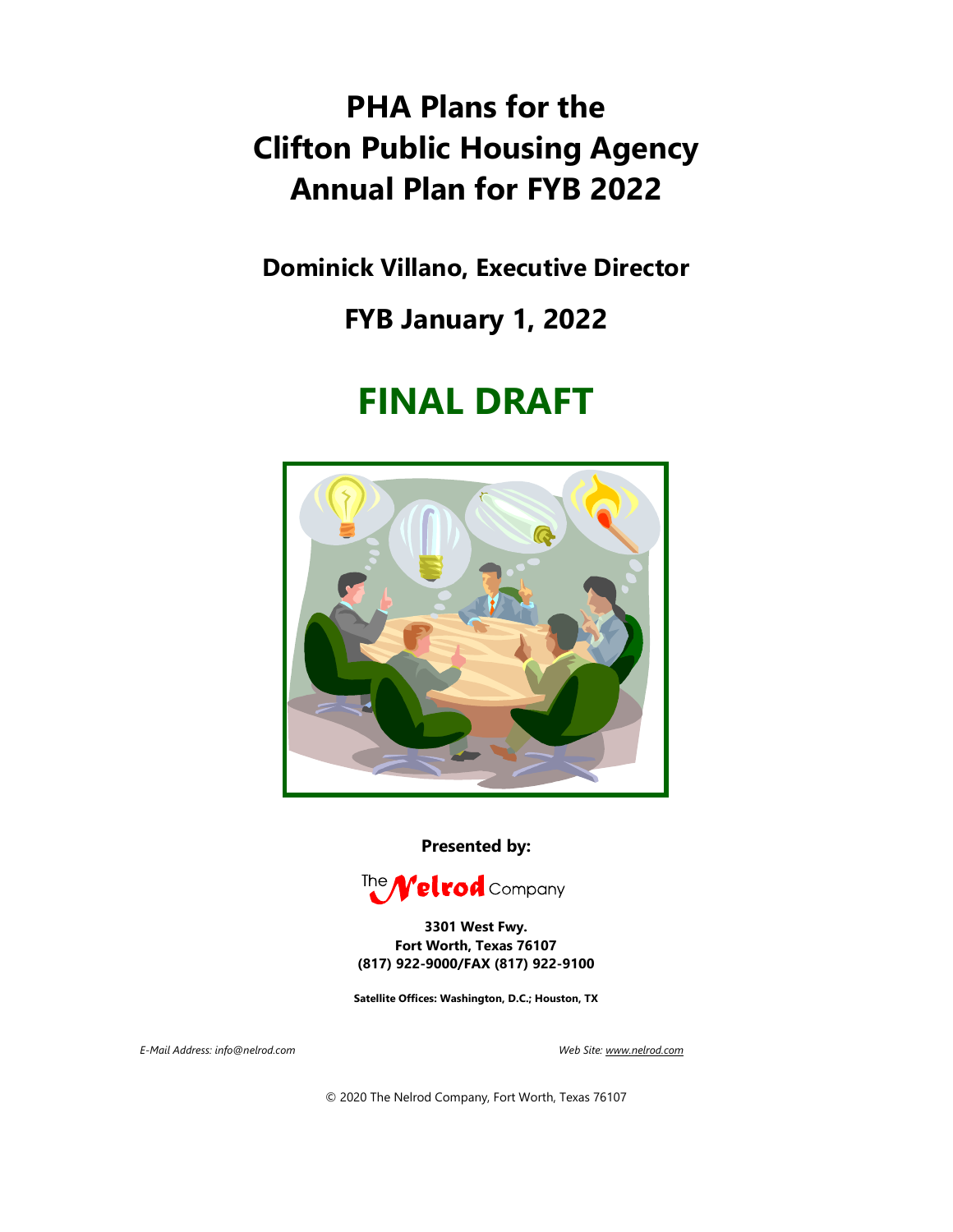| <b>Streamlined Annual</b><br><b>PHA Plan</b> | <b>U.S. Department of Housing and Urban</b><br><b>Development</b><br><b>Office of Public and Indian Housing</b> | <b>OMB No. 2577-0226</b><br><b>Expires 03/31/2024</b> |
|----------------------------------------------|-----------------------------------------------------------------------------------------------------------------|-------------------------------------------------------|
| $(HCV \, Only \, PHAs)$                      |                                                                                                                 |                                                       |

**Purpose.** The 5-Year and Annual PHA Plans provide a ready source for interested parties to locate basic PHA policies, rules, and requirements concerning the PHA's operations, programs, and services, including changes to these policies, and informs HUD, families served by the PHA, and members of the public of the PHA's mission, goals and objectives for serving the needs of low- income, very low- income, and extremely low- income families

**Applicability.** Form HUD-50075-HCV is to be completed annually by **HCV-Only PHAs**. PHAs that meet the definition of a Standard PHA, Troubled PHA, High Performer PHA, Small PHA, or Qualified PHA do not need to submit this form. Where applicable, separate Annual PHA Plan forms are available for each of these types of PHAs.

### **Definitions.**

- **(1)** *High-Performer PHA*  A PHA that owns or manages more than 550 combined public housing units and housing choice vouchers, and was designated as a higher performer on both of the most recent Public Housing Assessment System (PHAS) and Section Eight Management Program (SEMAP) assessments if administering both programs, or PHAS if only administering public housing.
- **(2)** *Small PHA* A PHA that is not designated as PHAS or SEMAP troubled or manages less than 250 public housing units and any number of vouchers where the total combined units exceeds 550.
- **(3)** *Housing Choice Voucher (HCV) Only PHA*  A PHA that administers more the 550 HCVs, was not designated as troubled in its most recent SEMAP assessment and does not own or manage public housing.
- **(4)** *Standard PHA* A PHA that owns or manages 250 or more public housing units and any number of vouchers where the total combined units exceeds 550, and that was designated as a standard performer in the most recent PHAS or SEMAP assessments.
- **(5)** *Troubled PHA*  A PHA that achieves an overall PHAS or SEMAP score of less than 60 percent
- **(6)** *Qualified PHA*  A PHA with 550 or fewer public housing dwelling units and/or housing choice vouchers combined and is not PHAS or SEMAP troubled.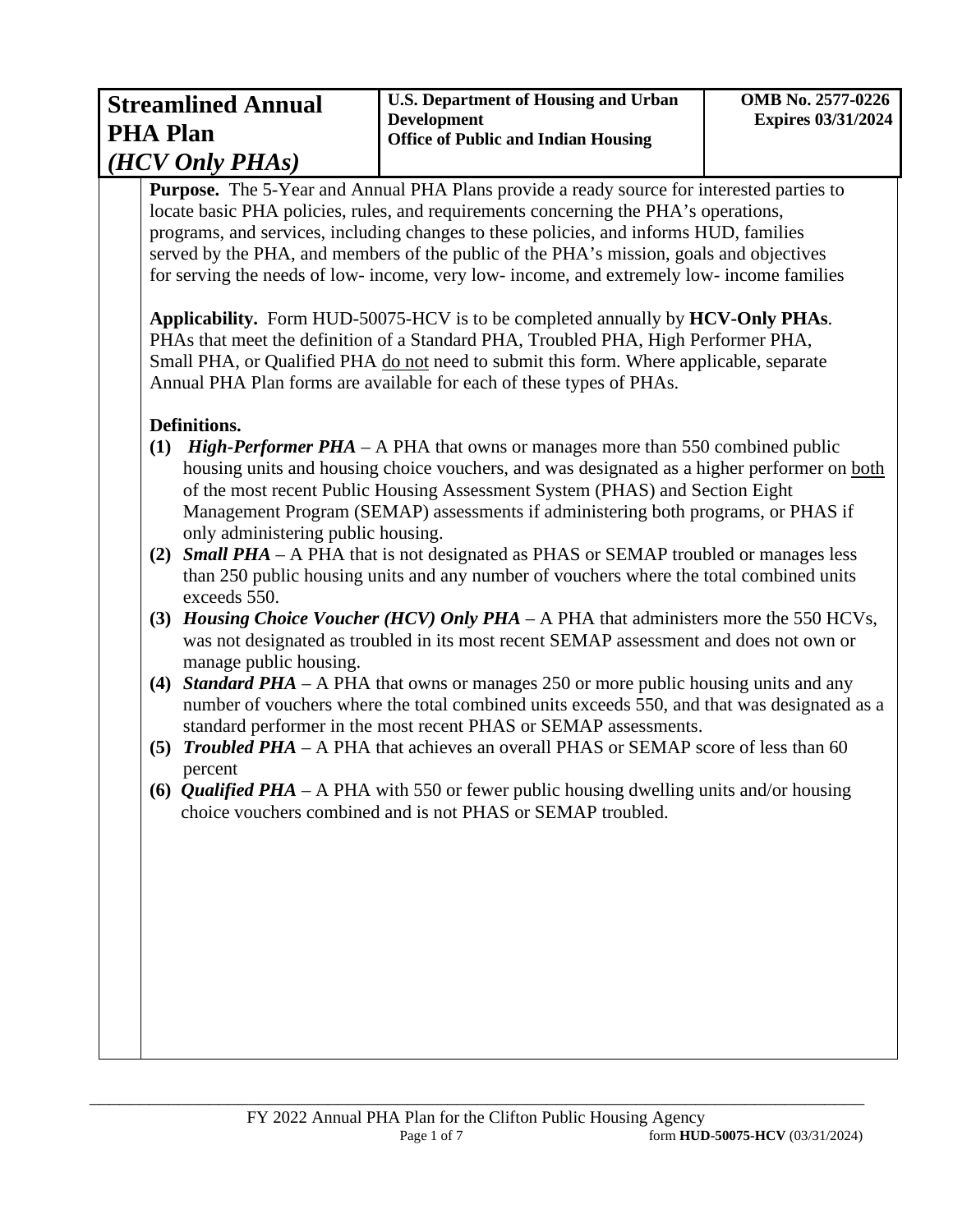|                                                                                      |                                                                                                         |            | <b>PHA Name:</b> Clifton Public Housing Agency | PHA Code: NJ089                                                                                |                     |            |  |
|--------------------------------------------------------------------------------------|---------------------------------------------------------------------------------------------------------|------------|------------------------------------------------|------------------------------------------------------------------------------------------------|---------------------|------------|--|
|                                                                                      | PHA Plan for Fiscal Year Beginning: (MM/YYYY): 01/2022                                                  |            |                                                |                                                                                                |                     |            |  |
|                                                                                      | <b>PHA Inventory</b> (Based on Annual Contributions Contract (ACC) units at time of FY beginning above) |            |                                                |                                                                                                |                     |            |  |
|                                                                                      |                                                                                                         |            | Number of Housing Choice Voucher (HCVs): 264   |                                                                                                |                     |            |  |
|                                                                                      |                                                                                                         |            |                                                | <b>PHA Submission Type:</b> $\boxtimes$ Annual Submission $\Box$ Revised Annual Submission     |                     |            |  |
|                                                                                      |                                                                                                         |            |                                                | Availability of Information. In addition to the items listed in this form, PHAs must have the  |                     |            |  |
|                                                                                      |                                                                                                         |            |                                                | elements listed below readily available to the public. A PHA must identify the specific        |                     |            |  |
|                                                                                      |                                                                                                         |            |                                                | location(s) where the proposed PHA Plan, PHA Plan Elements, and all information relevant to    |                     |            |  |
| the public hearing and proposed PHA Plan are available for inspection by the public. |                                                                                                         |            |                                                |                                                                                                |                     |            |  |
|                                                                                      | Additionally, the PHA must provide information on how the public may reasonably obtain                  |            |                                                |                                                                                                |                     |            |  |
|                                                                                      | additional information of the PHA policies contained in the standard Annual Plan but excluded           |            |                                                |                                                                                                |                     |            |  |
|                                                                                      | from their streamlined submissions. At a minimum, PHAs must post PHA Plans, including                   |            |                                                |                                                                                                |                     |            |  |
|                                                                                      |                                                                                                         |            |                                                | updates, at the main office or central office of the PHA. PHAs are strongly encouraged to post |                     |            |  |
|                                                                                      |                                                                                                         |            | complete PHA Plans on their official website.  |                                                                                                |                     |            |  |
|                                                                                      |                                                                                                         |            |                                                |                                                                                                |                     |            |  |
|                                                                                      |                                                                                                         |            |                                                | The following are the specific locations where the public may obtain copies of the 2022        |                     |            |  |
|                                                                                      | <b>Annual PHA Plan:</b>                                                                                 |            |                                                |                                                                                                |                     |            |  |
|                                                                                      |                                                                                                         |            |                                                |                                                                                                |                     |            |  |
|                                                                                      | п                                                                                                       |            |                                                | Administrative Office – 900 Clifton Avenue, Clifton, NJ 07013                                  |                     |            |  |
|                                                                                      | Ξ                                                                                                       |            | PHA Website: www.cliftonnj.org                 |                                                                                                |                     |            |  |
|                                                                                      |                                                                                                         |            |                                                |                                                                                                |                     |            |  |
|                                                                                      |                                                                                                         |            |                                                | <b>PHA Consortia:</b> (Check box if submitting a joint PHA Plan and complete table below)      |                     |            |  |
|                                                                                      |                                                                                                         | <b>PHA</b> |                                                |                                                                                                | No. of Units in     |            |  |
|                                                                                      | Participating<br><b>PHAs</b>                                                                            | Code       | Program(s) in<br>the Consortia                 | <b>Programs Not in</b><br>the Consortia                                                        | <b>Each Program</b> |            |  |
|                                                                                      |                                                                                                         |            |                                                |                                                                                                | <b>PH</b>           | <b>HCV</b> |  |
|                                                                                      | Lead HA:                                                                                                |            |                                                |                                                                                                |                     |            |  |
|                                                                                      |                                                                                                         |            |                                                |                                                                                                |                     |            |  |
|                                                                                      |                                                                                                         |            |                                                |                                                                                                |                     |            |  |
|                                                                                      |                                                                                                         |            |                                                |                                                                                                |                     |            |  |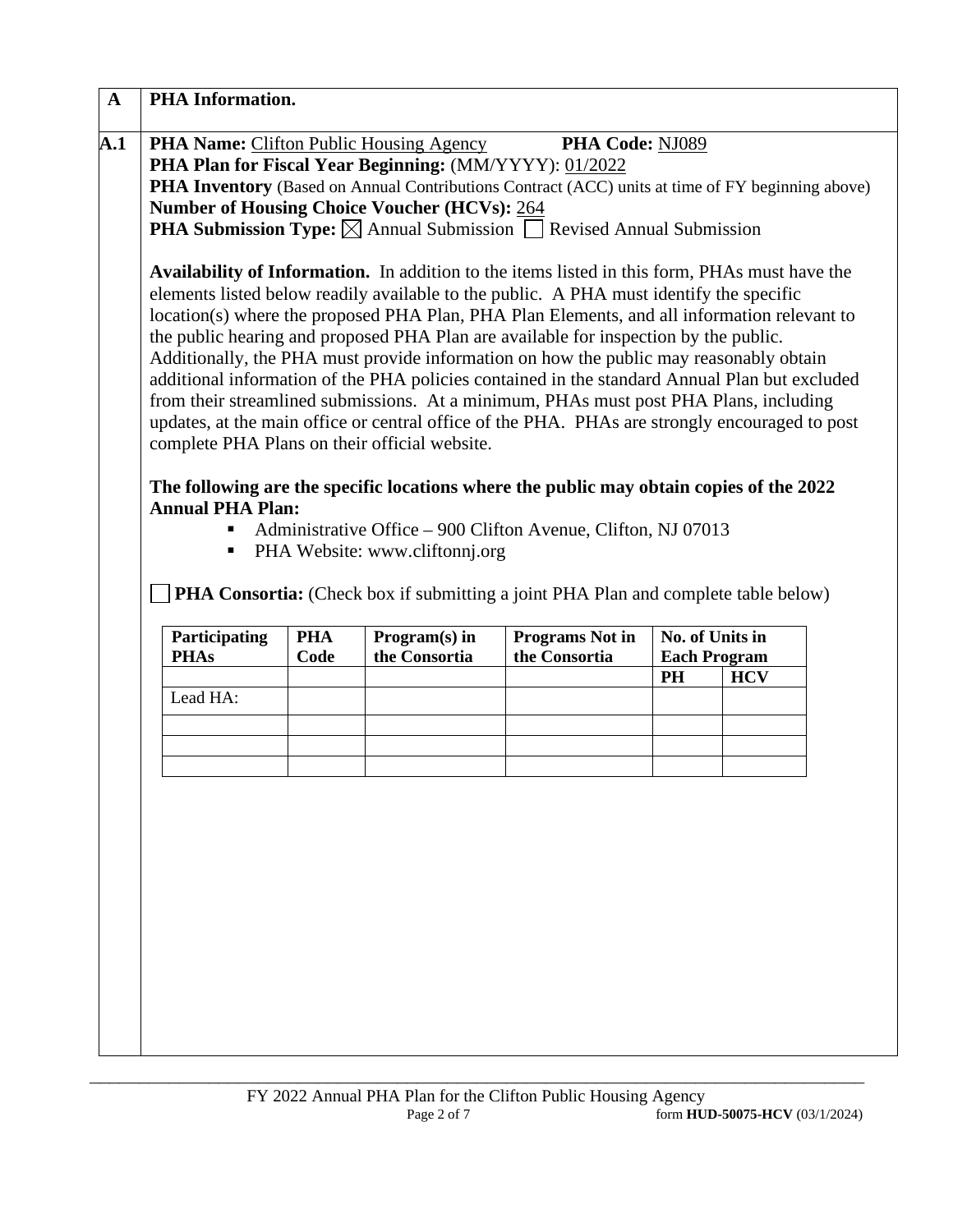| <b>Plan Elements</b>                                                                                                                                                                                                                                                                                                                                                                                                                                                                   |
|----------------------------------------------------------------------------------------------------------------------------------------------------------------------------------------------------------------------------------------------------------------------------------------------------------------------------------------------------------------------------------------------------------------------------------------------------------------------------------------|
| <b>Revision of Existing PHA Plan Elements.</b>                                                                                                                                                                                                                                                                                                                                                                                                                                         |
| (a) Have the following PHA Plan elements been revised by the PHA since its last Annual Plan<br>submission?                                                                                                                                                                                                                                                                                                                                                                             |
| Y<br>N<br>Statement of Housing Needs and Strategy for Addressing Housing Needs<br>Deconcentration and Other Policies that Govern Eligibility, Selection, and Admissions.<br>Financial Resources.<br>Rent Determination.<br>Operation and Management.<br>$\boxtimes$ Informal Review and Hearing Procedures.<br>$\times$ Homeownership Programs.<br>Self Sufficiency Programs and Treatment of Income Changes Resulting from Welfare<br>Program Requirements.<br>Substantial Deviation. |
| Significant Amendment/Modification<br>$\bowtie$<br>(b) If the PHA answered yes for any element, describe the revisions for each element(s):                                                                                                                                                                                                                                                                                                                                            |
| <b>Housing Needs and Strategy for Addressing Housing Needs</b>                                                                                                                                                                                                                                                                                                                                                                                                                         |
| <b>Statement of Housing Needs:</b>                                                                                                                                                                                                                                                                                                                                                                                                                                                     |
| <b>Waiting List for Section 8</b>                                                                                                                                                                                                                                                                                                                                                                                                                                                      |
| <b>Total: 600</b>                                                                                                                                                                                                                                                                                                                                                                                                                                                                      |
| <b>Extremely Low Income: 467-78%</b>                                                                                                                                                                                                                                                                                                                                                                                                                                                   |
| Very Low Income: 111-18.5%<br>Low Income: 22-4%                                                                                                                                                                                                                                                                                                                                                                                                                                        |
| <b>Families with children: 541-90%</b>                                                                                                                                                                                                                                                                                                                                                                                                                                                 |
| <b>Elderly Families: 62-10%</b>                                                                                                                                                                                                                                                                                                                                                                                                                                                        |
| <b>White: 78-13%</b>                                                                                                                                                                                                                                                                                                                                                                                                                                                                   |
| <b>Black/African American: 251-42%</b>                                                                                                                                                                                                                                                                                                                                                                                                                                                 |
| Asian: 2-0.33%                                                                                                                                                                                                                                                                                                                                                                                                                                                                         |
| <b>Native Hawaiian/Other Pacific Islander: 2-0.33%</b>                                                                                                                                                                                                                                                                                                                                                                                                                                 |
| <b>Hispanic: 259-43%</b>                                                                                                                                                                                                                                                                                                                                                                                                                                                               |
| The waiting list has been closed for 79 months. The PHA does not expect to reopen the<br>waiting list in the PHA Plan year.                                                                                                                                                                                                                                                                                                                                                            |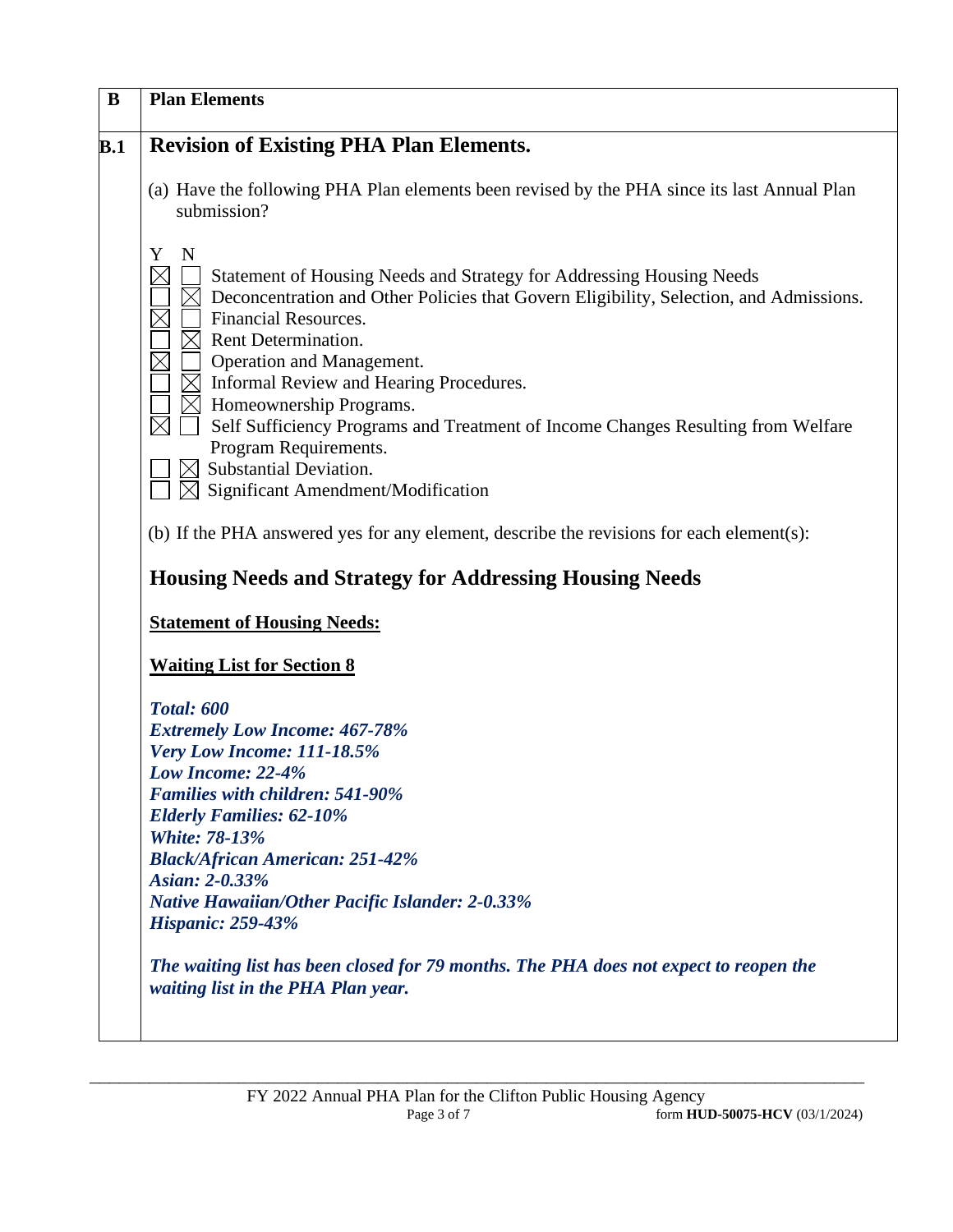## **B.1 Financial Resources**

|                                                                                   | <b>Financial Resources:</b><br><b>Planned Sources and Uses</b> |                     |
|-----------------------------------------------------------------------------------|----------------------------------------------------------------|---------------------|
| <b>Sources</b>                                                                    | <b>Planned</b> \$                                              | <b>Planned Uses</b> |
| 1. Federal Grants (FY 2022 grants)                                                |                                                                |                     |
| <b>Public Housing Operating Fund</b><br>a)                                        |                                                                |                     |
| <b>Public Housing Capital Fund</b><br>b)                                          |                                                                |                     |
| <b>HOPE VI Revitalization</b><br>c)                                               |                                                                |                     |
| <b>HOPE VI Demolition</b><br>d)                                                   |                                                                |                     |
| <b>Annual Contributions for Section 8</b><br>e)<br><b>Tenant-Based Assistance</b> | 2,578,775.00                                                   |                     |
| Resident Opportunity and Self-<br>f<br><b>Sufficiency Grants</b>                  |                                                                |                     |
| <b>Community Development Block Grant</b><br>g)                                    | 1,188,434.00                                                   | <b>CDBG</b> Only    |
| <b>HOME</b><br>h)                                                                 |                                                                |                     |
| Other Federal Grants (list below)                                                 |                                                                |                     |
| 2. Prior Year Federal Grants<br>(unobligated funds only) (list below)             |                                                                |                     |
| 3. Public Housing Dwelling Rental<br><b>Income</b>                                |                                                                |                     |
| 4. Other income (list below)                                                      |                                                                |                     |
|                                                                                   |                                                                |                     |
| 5. Non-federal sources (list below)                                               |                                                                |                     |
| <b>Total resources</b>                                                            | \$3,767,209.00                                                 |                     |

## **Operation and Management**

### **HUD Programs Under PHA Management:**

| <b>Program Name</b>                                                       | <b>Units or Families Served</b><br>at Year Beginning | <b>Expected</b><br><b>Turnover</b> |
|---------------------------------------------------------------------------|------------------------------------------------------|------------------------------------|
| Public Housing                                                            | N/A                                                  | N/A                                |
| Section 8 Vouchers                                                        | <b>210</b><br>39 Port-In                             |                                    |
| <b>Section 8 Certificates</b>                                             | N/A                                                  | N/A                                |
| Section 8 Mod Rehab                                                       | N/A                                                  | N/A                                |
| Special Purpose Section 8<br>Certificates/Vouchers (list<br>individually) | N/A                                                  | N/A                                |
| <b>Other Federal Programs</b><br>(list individually)                      | N/A                                                  | N/A                                |

**\_\_\_\_\_\_\_\_\_\_\_\_\_\_\_\_\_\_\_\_\_\_\_\_\_\_\_\_\_\_\_\_\_\_\_\_\_\_\_\_\_\_\_\_\_\_\_\_\_\_\_\_\_\_\_\_\_\_\_\_\_\_\_\_\_\_\_\_\_\_\_\_\_\_\_\_\_\_**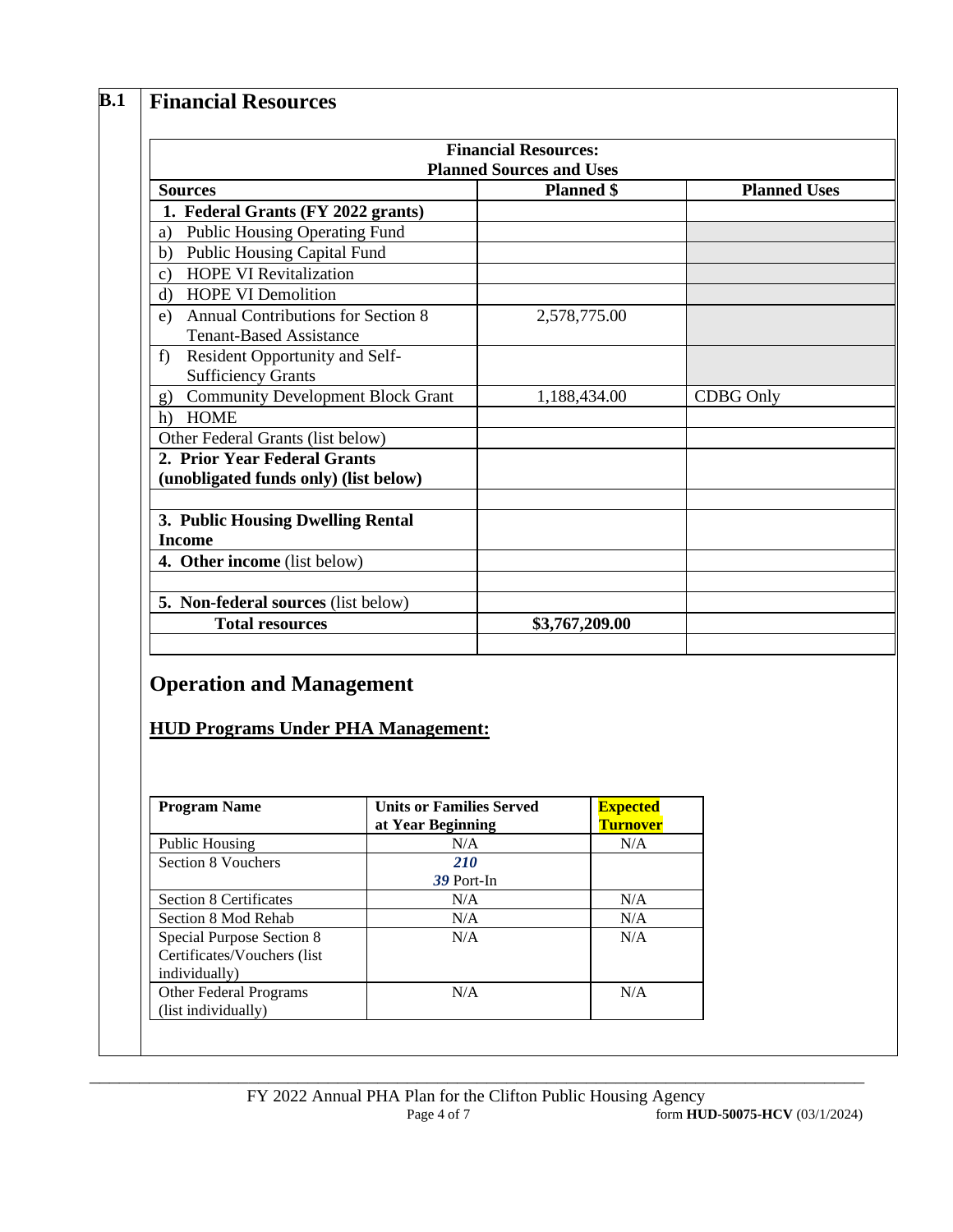## **B.1 Self Sufficiency Programs and Treatment of Income Changes Resulting from Welfare Program Requirements Family Self-Sufficiency Programs: Family Self Sufficiency (FSS) Participation** Program Required Number of Participants Actual Number of Participants *(As of: 07/08/2021)* Public Housing N/A N/A N/A Section 8 N/A *0* **B.2 New Activities.** *Not Applicable* **B.3 Progress Report.** Provide a description of the PHA's progress in meeting its Mission and Goals described in the PHA 5-Year and Annual Plan. **PHA GOAL #1: IMPROVE THE QUALITY OF ASSISTED HOUSING** The PHA established the following objectives to strive in meeting goal #1: **Improve voucher management (SEMAP score)** ■ Increase customer satisfaction **Progress Statement:** *Maintain SEMAP score.* **PHA GOAL #2: INCREASE ASSISTED HOUSING CHOICES** The PHA established the following objectives to strive in meeting goal #2 Conduct outreach efforts to potential voucher landlords ■ Increase voucher payment standards **Progress Statement: PHA GOAL #3: PROMOTE SELF-SUFFICIENCY AND ASSET DEVELOPMENT OF ASSISTED HOUSEHOLDS** The PHA established the following objectives to strive in meeting goal #3 Provide or attract supportive services to improve assistance recipients' employability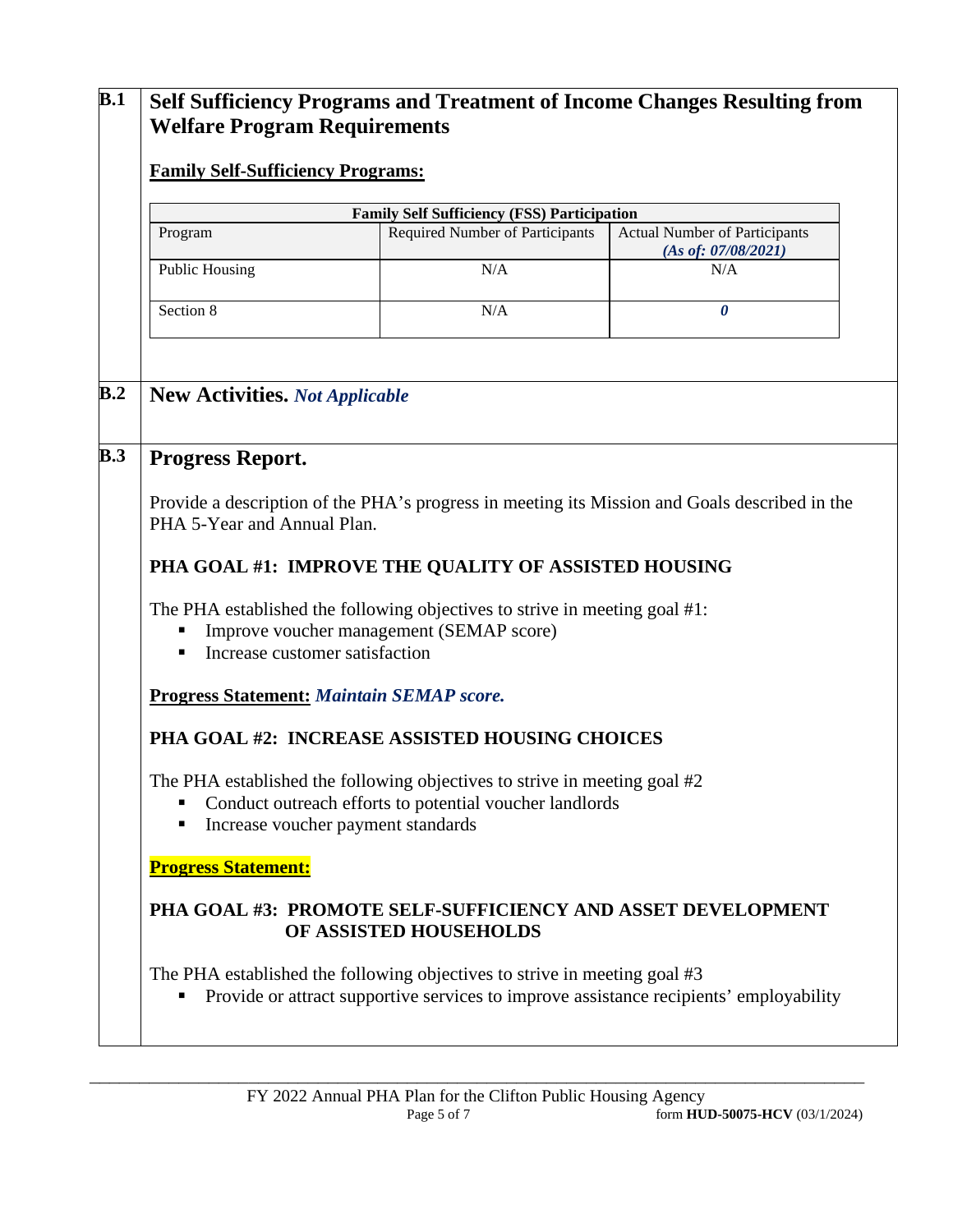| B.3 | Progress Statement: A new Self-Sufficiency Coordinator has been hired as of June 2021 to                                                                                                                                                                     |
|-----|--------------------------------------------------------------------------------------------------------------------------------------------------------------------------------------------------------------------------------------------------------------|
|     | reach out to our clients.                                                                                                                                                                                                                                    |
| B.4 | <b>Capital Improvements.</b> Not Applicable                                                                                                                                                                                                                  |
| B.5 | <b>Most Recent Fiscal Year Audit.</b>                                                                                                                                                                                                                        |
|     | (a) Were there any findings in the most recent FY Audit?                                                                                                                                                                                                     |
|     | Y<br>N<br>$\boxtimes$                                                                                                                                                                                                                                        |
|     | (b) If yes, please describe: $N/A$                                                                                                                                                                                                                           |
| C.  | <b>Other Document and/or Certification Requirements.</b>                                                                                                                                                                                                     |
| C.1 | <b>Resident Advisory Board (RAB) Comments.</b>                                                                                                                                                                                                               |
|     | (a) Did the RAB(s) provide comments to the PHA Plan?                                                                                                                                                                                                         |
|     | Y N<br>$\boxtimes$ $\Box$                                                                                                                                                                                                                                    |
|     | (b) If yes, comments must be submitted by the PHA as an attachment to the PHA Plan. PHAs<br>must also include a narrative describing their analysis of the RAB recommendations and the<br>decisions made on these recommendations. (See attachment nj089a01) |
| C.2 | <b>Certification by State or Local Officials.</b>                                                                                                                                                                                                            |
|     | Form HUD 50077-SL, Certification by State or Local Officials of PHA Plans Consistency with<br>the Consolidated Plan, must be submitted by the PHA as an electronic attachment to the PHA<br>Plan.                                                            |
| C.3 | Civil Rights Certification/ Certification Listing Policies and Programs that the<br>PHA has Revised since Submission of its Last Annual Plan.                                                                                                                |
|     | Form HUD-50077-ST-HCV-HP, PHA Certifications of Compliance with PHA Plan, Civil Rights,<br>and Related Laws and Regulations - Including PHA Plan Elements that Have Changed, must be<br>submitted by the PHA as an electronic attachment to the PHA Plan.    |
|     |                                                                                                                                                                                                                                                              |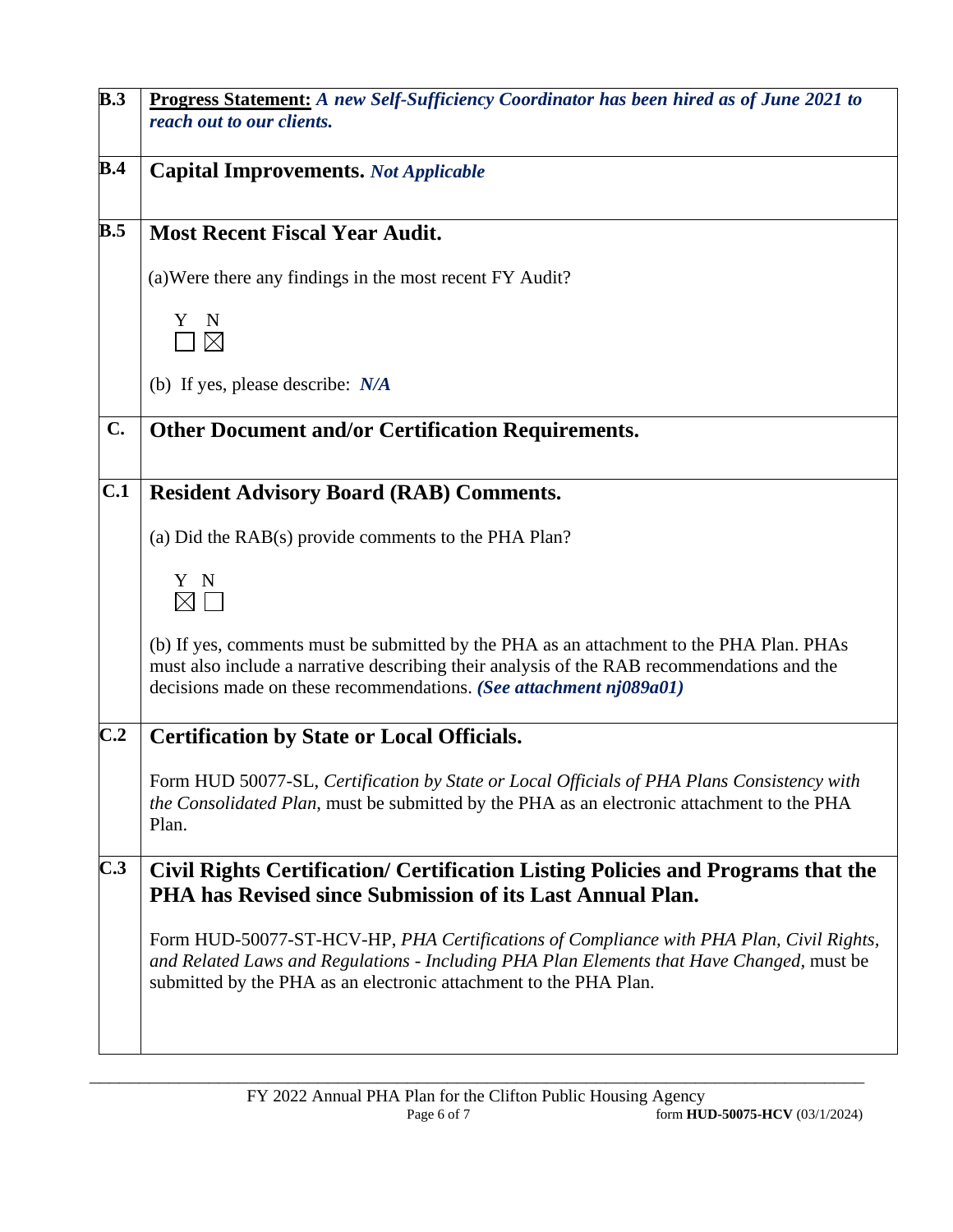| $\overline{C.4}$ | <b>Challenged Elements.</b> If any element of the PHA Plan is challenged, a PHA must include<br>such information as an attachment with a description of any challenges to Plan elements, the<br>source of the challenge, and the PHA's response to the public.                                                                                                                                                                                                                                                                                                                                                                                                                            |
|------------------|-------------------------------------------------------------------------------------------------------------------------------------------------------------------------------------------------------------------------------------------------------------------------------------------------------------------------------------------------------------------------------------------------------------------------------------------------------------------------------------------------------------------------------------------------------------------------------------------------------------------------------------------------------------------------------------------|
|                  | (a) Did the public challenge any elements of the Plan?                                                                                                                                                                                                                                                                                                                                                                                                                                                                                                                                                                                                                                    |
|                  | N<br>Y.                                                                                                                                                                                                                                                                                                                                                                                                                                                                                                                                                                                                                                                                                   |
|                  | If yes, include Challenged Elements.                                                                                                                                                                                                                                                                                                                                                                                                                                                                                                                                                                                                                                                      |
| D.               | <b>Affirmatively Furthering Fair Housing (AFFH).</b>                                                                                                                                                                                                                                                                                                                                                                                                                                                                                                                                                                                                                                      |
| D.1              | <b>Affirmatively Furthering Fair Housing (AFFH).</b><br>Provide a statement of the PHA's strategies and actions to achieve fair housing goals<br>outlined in an accepted Assessment of Fair Housing (AFH) consistent with 24 CFR §<br>$5.154(d)(5)$ . Use the chart provided below. (PHAs should add as many goals as necessary to<br>overcome fair housing issues and contributing factors.) Until such time as the PHA is<br>required to submit an AFH, the PHA is not obligated to complete this chart. The PHA will<br>fulfill, nevertheless, the requirements at 24 CFR § 903.7(o) enacted prior to August 17, 2015.<br>See Instructions for further detail on completing this item. |
|                  | Fair Housing Goal: Describe fair housing strategies and actions to achieve the goal:                                                                                                                                                                                                                                                                                                                                                                                                                                                                                                                                                                                                      |
|                  | Fair Housing Goal: Describe fair housing strategies and actions to achieve the goal:                                                                                                                                                                                                                                                                                                                                                                                                                                                                                                                                                                                                      |
|                  | <b>Fair Housing Goal:</b> Describe fair housing strategies and actions to achieve the goal:                                                                                                                                                                                                                                                                                                                                                                                                                                                                                                                                                                                               |